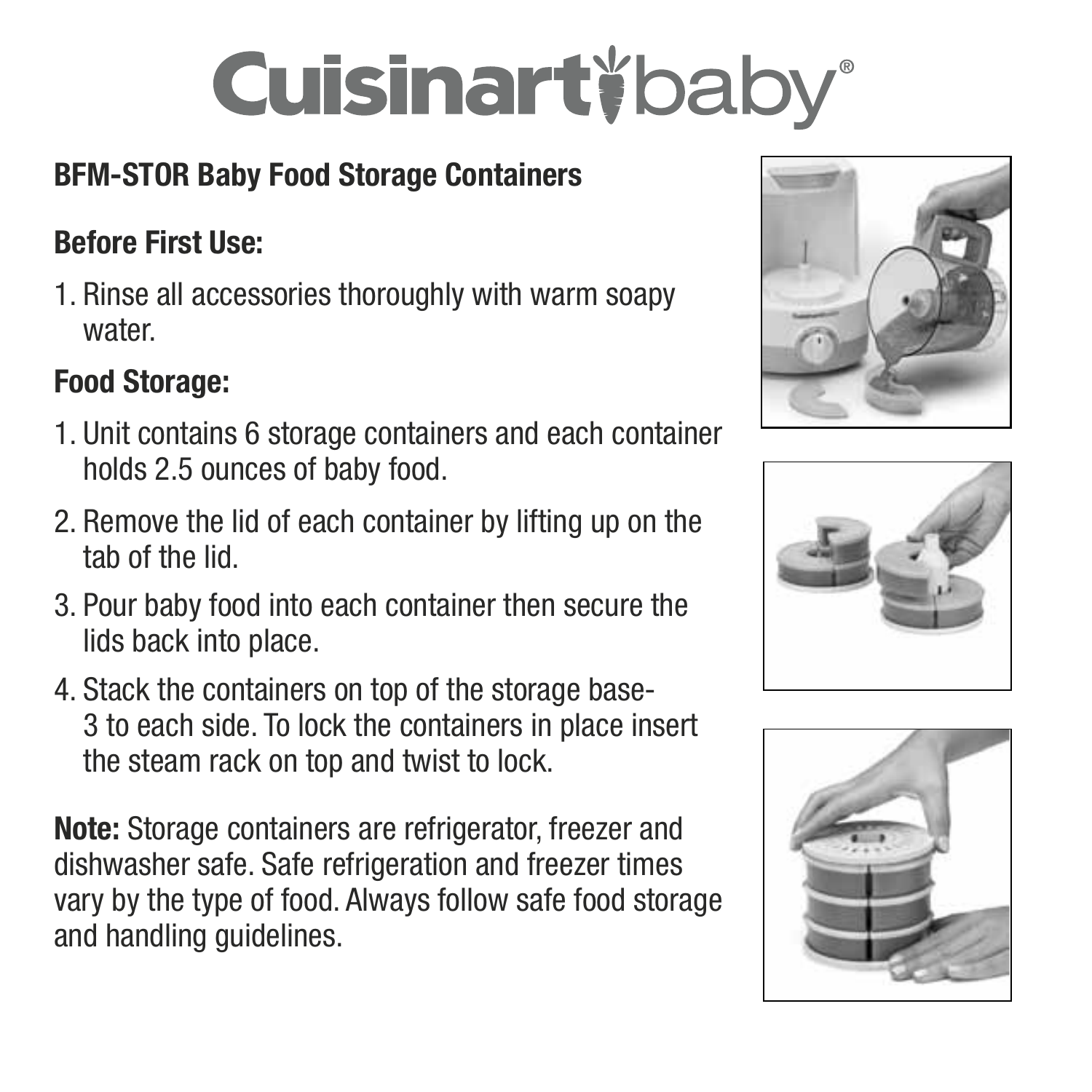#### Tips & Hints

- Do not save any food that your baby or the serving spoon has touched.
- Throw away any food that has been left standing outside of a refrigerator for more than 2 hours.
- Be sure to use up any baby food that is stored in refrigerator within 2-3 days.
- Do not freeze previously frozen foods.

#### Food Reheating/Defrosting:

- 1. Lift cover of BFM-1000 and remove lid and blade from the Baby Food Maker bowl.
- 2. Pour the recommended amount (see chart on the next page) of water into the steam/ bottle warming chamber and replace the measuring cup back into the chamber.

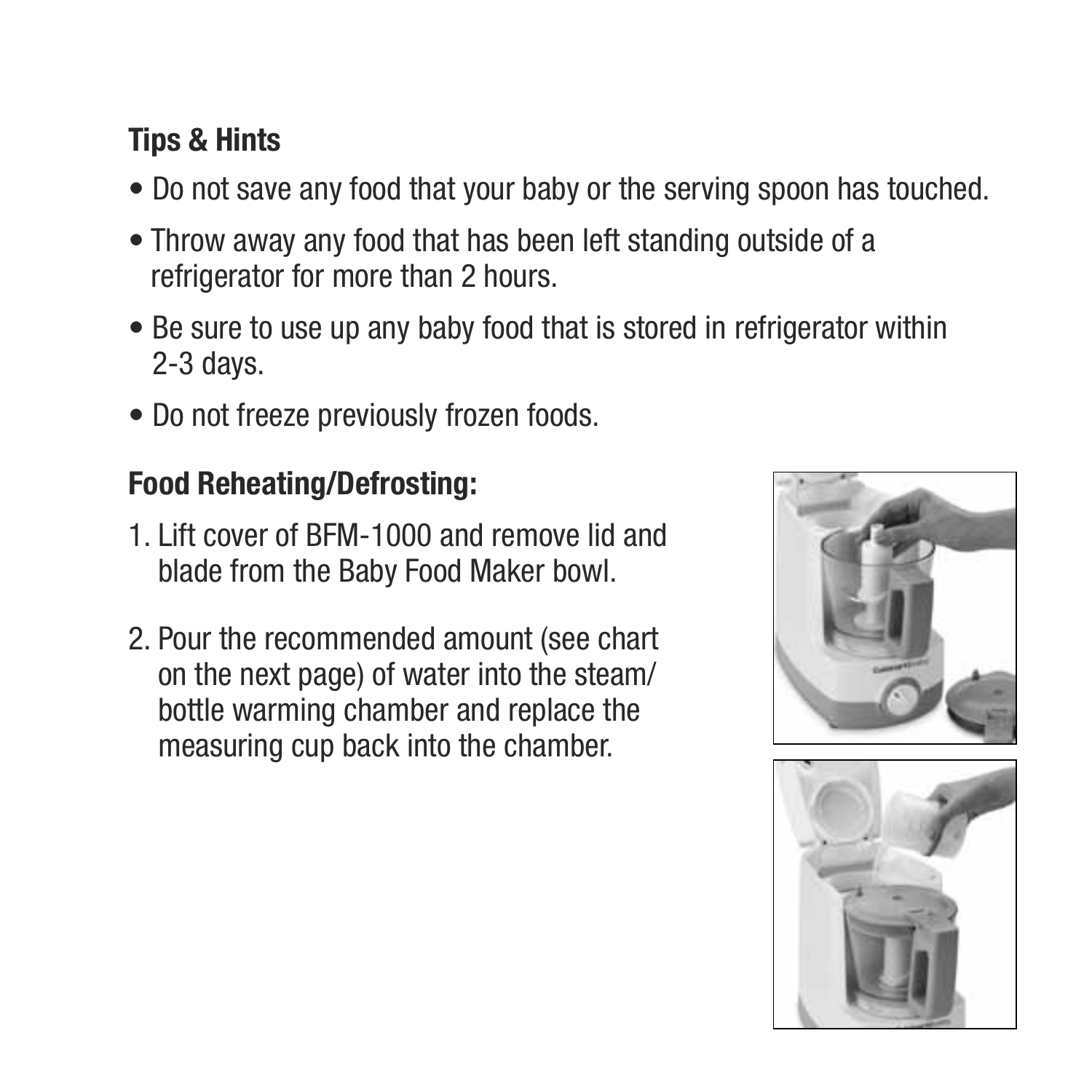#### Chart for frozen food

| Number of<br>Containers | Amount of<br>Water ML |
|-------------------------|-----------------------|
|                         | 80                    |
| 2                       | 100                   |
| 3                       | 100                   |
|                         | 100                   |

Average cycle time 10-12 mins

## Chart for refrigerated food

| Number of<br>Containers | Amount of<br><b>Water ML</b> |
|-------------------------|------------------------------|
|                         | 40                           |
| 2                       | 40                           |
| 3                       | 40                           |
|                         | 40                           |

Average cycle time 5-6 mins